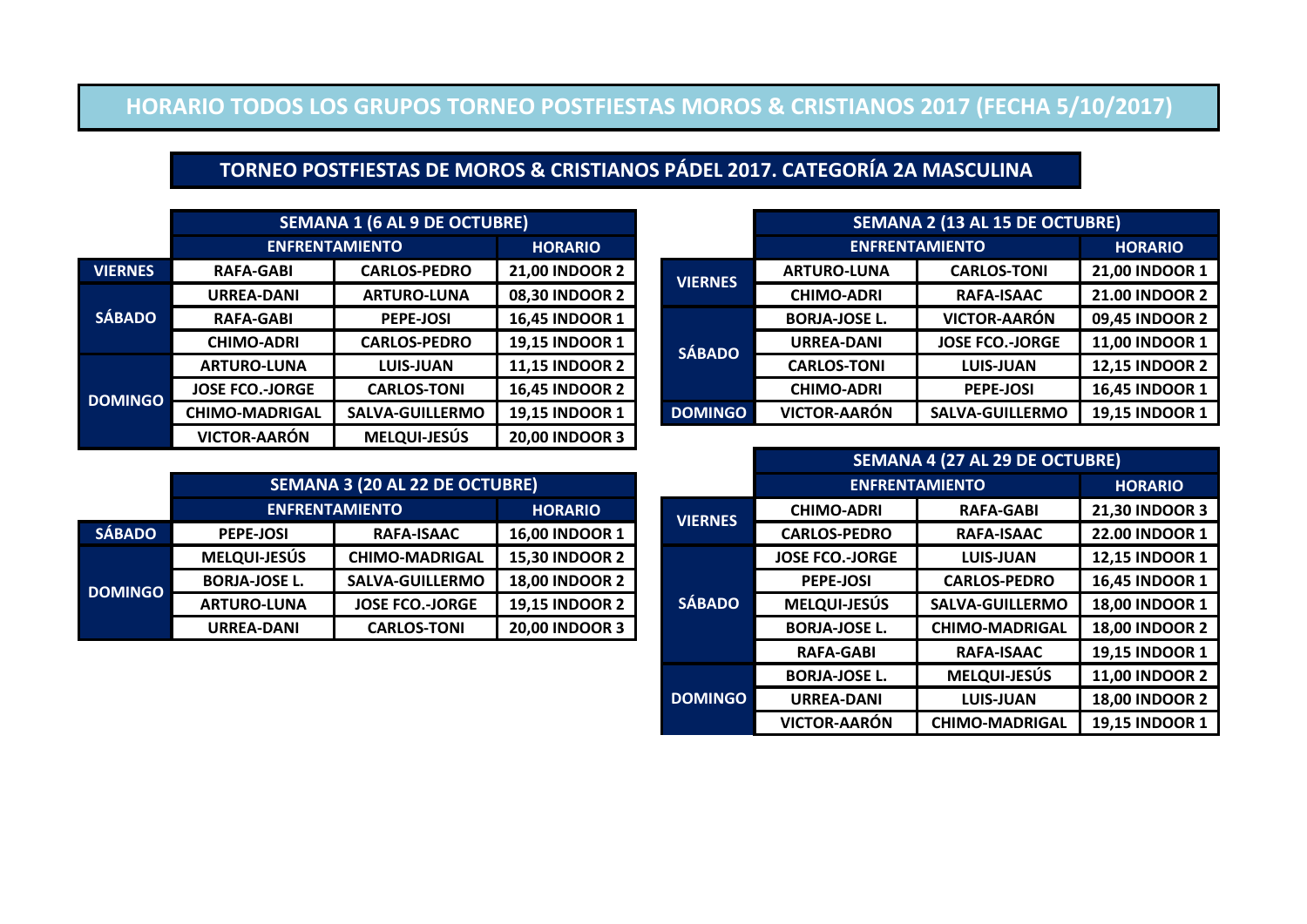# **TORNEO POSTFIESTAS DE MOROS & CRISTIANOS PÁDEL 2017. CATEGORÍA 3A MASCULINA**

|                |                                                                     | <b>SEMANA 1 (6 AL 9 DE OCTUBRE)</b> |                         |                |                |                                | <b>SEMANA 2 (13 AI</b> |
|----------------|---------------------------------------------------------------------|-------------------------------------|-------------------------|----------------|----------------|--------------------------------|------------------------|
|                |                                                                     | <b>ENFRENTAMIENTO</b>               | <b>HORARIO</b>          |                |                | <b>ENFRENTAMIENTO</b>          |                        |
|                | SAMU-MELQUI                                                         | <b>MCARMEN-LUCIANO</b>              | <b>20,30 EXTERIOR 4</b> |                | <b>VIERNES</b> | <b>PABLO-CRISTOBAL</b>         | ÁNGEI                  |
| <b>VIERNES</b> | <b>HELIO-LUIS</b>                                                   | <b>ANA-RIKI</b>                     | 21,00 INDOOR 1          |                |                | <b>JOSEM<sup>ª</sup>-JORGE</b> | <b>TON</b>             |
|                | <b>JUANC.-JOSE FCO.</b>                                             | <b>ANTONIO-IÑAKI</b>                | 21,30 INDOOR 3          |                |                | <b>VIRTU-PEPE</b>              | <b>MCARM</b>           |
|                | <b>MANU-PATIÑO</b><br><b>CARLOS-MARÍA</b>                           |                                     | 11,00 INDOOR 1          |                |                | <b>CARLOS-MARÍA</b>            | <b>RUB</b>             |
| <b>SÁBADO</b>  | ADRIÁN-JAVI                                                         | <b>TONI-DAVID</b>                   | 15,30 INDOOR 1          |                | <b>SÁBADO</b>  | <b>SAMU-MELQUI</b>             | <b>JOR</b>             |
|                | <b>JORDI-JAVI</b>                                                   | <b>VIRTU-PEPE</b>                   | <b>16,45 INDOOR 2</b>   |                |                | <b>PABLO-CRISTOBAL</b>         | <b>CHIN</b>            |
|                | <b>PABLO-MONTSE</b>                                                 | <b>FRAN-RUBÉN</b>                   | 10,00 INDOOR 1          |                |                | <b>JOSE J.-ROBER</b>           | <b>MAN</b>             |
| <b>DOMINGO</b> | <b>ANTONIO-IÑAKI</b><br><b>ANDRÉS-JAVI</b><br><b>12,15 INDOOR 2</b> |                                     |                         | ÁNGEL-JOSEFCO. | <b>ALBER</b>   |                                |                        |
|                | <b>CHIMO-LUNA</b>                                                   | <b>ALBERTO-ROQUE</b>                | <b>15,30 INDOOR 2</b>   |                |                | <b>JESÚS-RUBÉN</b>             | <b>AND</b>             |

|                |                                       |                                |                       | <b>DOMINGO</b> |
|----------------|---------------------------------------|--------------------------------|-----------------------|----------------|
|                | <b>SEMANA 3 (20 AL 22 DE OCTUBRE)</b> |                                |                       |                |
|                |                                       | <b>ENFRENTAMIENTO</b>          | <b>HORARIO</b>        |                |
| <b>VIERNES</b> | ADRIÁN-JAVI                           | <b>JOSEM<sup>ª</sup>-JORGE</b> | 17,00 INDOOR 3        |                |
|                | <b>ANA-RIKI</b>                       | <b>JORGE-JAVI</b>              | 21,00 INDOOR 1        |                |
|                | <b>RUBÉN-FRAN</b>                     | <b>MANU-PATIÑO</b>             | 08,30 INDOOR 2        |                |
| <b>SÁBADO</b>  | <b>ANTONIO-IÑAKI</b>                  | <b>JESÚS-RUBÉN</b>             | 09,45 INDOOR 1        |                |
|                | <b>HELIO-LUIS</b>                     | <b>FRAN-ALMUDENA</b>           | 12,15 INDOOR 1        | <b>VIERNES</b> |
|                | <b>FRAN-RUBÉN</b>                     | <b>MANUEL-JULIO</b>            | <b>20,00 INDOOR 3</b> |                |
| <b>DOMINGO</b> | <b>TONI-DAVID</b>                     | <b>CARLOS-FRAN</b>             | 08,30 INDOOR 2        |                |
|                | <b>PABLO-MONTSE</b>                   | <b>JOSE J.-ROBER</b>           | 10,00 EXTERIOR 4      |                |
|                | <b>MANU-PATIÑO</b>                    | <b>JORGE-BOSQUE</b>            | <b>13,00 INDOOR 3</b> | ------         |

|                                         | <b>SEMANA 1 (6 AL 9 DE OCTUBRE)</b> |                         |                | <b>SEMANA 2 (13 AL 15 DE OCTUBRE)</b> |                      |                       |
|-----------------------------------------|-------------------------------------|-------------------------|----------------|---------------------------------------|----------------------|-----------------------|
|                                         | <b>ENFRENTAMIENTO</b>               | <b>HORARIO</b>          |                | <b>ENFRENTAMIENTO</b>                 | <b>HORARIO</b>       |                       |
| <b>SAMU-MELQUI</b>                      | <b>MCARMEN-LUCIANO</b>              | <b>20,30 EXTERIOR 4</b> | <b>VIERNES</b> | <b>PABLO-CRISTOBAL</b>                | ÁNGEL-JOSEFCO.       | 21,30 INDOOR 3        |
| <b>HELIO-LUIS</b>                       | <b>ANA-RIKI</b>                     | 21,00 INDOOR 1          |                | <b>JOSEM<sup>ª</sup>-JORGE</b>        | <b>TONI-DAVID</b>    | <b>22,15 INDOOR 1</b> |
| JUANC.-JOSE FCO.                        | <b>ANTONIO-IÑAKI</b>                | 21,30 INDOOR 3          |                | <b>VIRTU-PEPE</b>                     | MCARMEN-LUCIANO      | 08,30 INDOOR 2        |
| <b>CARLOS-MARÍA</b>                     | <b>MANU-PATIÑO</b>                  | 11,00 INDOOR 1          |                | <b>CARLOS-MARÍA</b>                   | <b>RUBÉN-FRAN</b>    | <b>11,00 INDOOR 2</b> |
| ADRIÁN-JAVI                             | <b>TONI-DAVID</b>                   | 15,30 INDOOR 1          | <b>SÁBADO</b>  | <b>SAMU-MELQUI</b>                    | <b>JORDI-JAVI</b>    | 12,15 INDOOR 1        |
| <b>JORDI-JAVI</b>                       | <b>VIRTU-PEPE</b>                   | <b>16,45 INDOOR 2</b>   |                | <b>PABLO-CRISTOBAL</b>                | <b>CHIMO-LUNA</b>    | <b>18,00 INDOOR 2</b> |
| <b>PABLO-MONTSE</b>                     | <b>FRAN-RUBÉN</b>                   | 10,00 INDOOR 1          |                | <b>JOSE J.-ROBER</b>                  | <b>MANUEL-JULIO</b>  | 19,15 INDOOR 1        |
| <b>ANTONIO-IÑAKI</b>                    | <b>ANDRÉS-JAVI</b>                  | <b>12,15 INDOOR 2</b>   |                | ÁNGEL-JOSEFCO.                        | <b>ALBERTO-ROQUE</b> | 09,45 INDOOR 1        |
| <b>CHIMO-LUNA</b>                       | <b>ALBERTO-ROQUE</b>                | <b>15,30 INDOOR 2</b>   |                | <b>JESÚS-RUBÉN</b>                    | <b>ANDRÉS-JAVI</b>   | 09,45 INDOOR 2        |
|                                         |                                     |                         | <b>DOMINGO</b> | <b>PABLO-CRISTOBAL</b>                | <b>ALBERTO-ROQUE</b> | <b>11,00 INDOOR 2</b> |
| <b>SEMANA 3 (20 AL 22 DE OCTUBRE)</b>   |                                     |                         |                | <b>RUBÉN-FRAN</b>                     | <b>JORGE-BOSQUE</b>  | <b>12,15 INDOOR 2</b> |
| <b>ENFRENTAMIENTO</b><br><b>HORARIO</b> |                                     |                         |                | <b>PABLO-MONTSE</b>                   | <b>MANUEL-JULIO</b>  | 15,30 INDOOR 1        |
| <b>ADRIÁN-JAVI</b>                      | <b>JOSEM<sup>ª</sup>-JORGE</b>      | <b>17,00 INDOOR 3</b>   |                | <b>JUANC.-JOSE FCO.</b>               | <b>ANDRÉS-JAVI</b>   | <b>15,30 INDOOR 2</b> |

| <b>RUBÉN-FRAN</b>   | <b>MANU-PATIÑO</b>   | 08,30 INDOOR 2          |                |                | <b>SEMANA 4 (27 AL 29 DE OCTUBRE)</b> |                        |                         |
|---------------------|----------------------|-------------------------|----------------|----------------|---------------------------------------|------------------------|-------------------------|
| ANTONIO-IÑAKI       | <b>JESÚS-RUBÉN</b>   | 09,45 INDOOR 1          |                |                |                                       | <b>ENFRENTAMIENTO</b>  | <b>HORARIO</b>          |
| <b>HELIO-LUIS</b>   | <b>FRAN-ALMUDENA</b> | <b>12,15 INDOOR 1</b>   | <b>VIERNES</b> |                | <b>JOSEM<sup>ª</sup>-JORGE</b>        | <b>CARLOS-FRAN</b>     | <b>20,30 EXTERIOR 4</b> |
| <b>FRAN-RUBÉN</b>   | <b>MANUEL-JULIO</b>  | <b>20,00 INDOOR 3</b>   |                |                | <b>FRAN-ALMUDENA</b>                  | <b>ANA-RIKI</b>        | <b>21,00 INDOOR 2</b>   |
| <b>TONI-DAVID</b>   | <b>CARLOS-FRAN</b>   | 08,30 INDOOR 2          |                |                | <b>JORDI-JAVI</b>                     | <b>MCARMEN-LUCIANO</b> | 09,45 INDOOR 1          |
| <b>PABLO-MONTSE</b> | <b>JOSE J.-ROBER</b> | <b>10,00 EXTERIOR 4</b> |                |                | <b>JUANC.-JOSE FCO.</b>               | JESÚS-RUBÉN            | 09,45 INDOOR 2          |
| <b>MANU-PATIÑO</b>  | <b>JORGE-BOSQUE</b>  | <b>13,00 INDOOR 3</b>   |                | <b>SÁBADO</b>  | <b>ADRIÁN-JAVI</b>                    | <b>CARLOS-FRAN</b>     | 11,00 INDOOR 1          |
|                     |                      |                         |                |                | <b>CARLOS-MARÍA</b>                   | <b>JORGE-BOSQUE</b>    | <b>11,00 INDOOR 2</b>   |
|                     |                      |                         |                |                | <b>FRAN-ALMUDENA</b>                  | <b>JORGE-JAVI</b>      | <b>16,45 INDOOR 2</b>   |
|                     |                      |                         |                |                | SAMU-MELQUI                           | <b>VIRTU-PEPE</b>      | <b>18,00 EXTERIOR 5</b> |
|                     |                      |                         |                |                | <b>HELIO-LUIS</b>                     | <b>JORGE-JAVI</b>      | 09,45 INDOOR 1          |
|                     |                      |                         |                | <b>DOMINGO</b> | <b>FRAN-RUBÉN</b>                     | <b>JOSE J.-ROBER</b>   | 09,45 INDOOR 2          |
|                     |                      |                         |                |                | ÁNGEL-JOSEFCO.                        | <b>CHIMO-LUNA</b>      | <b>13,00 INDOOR 3</b>   |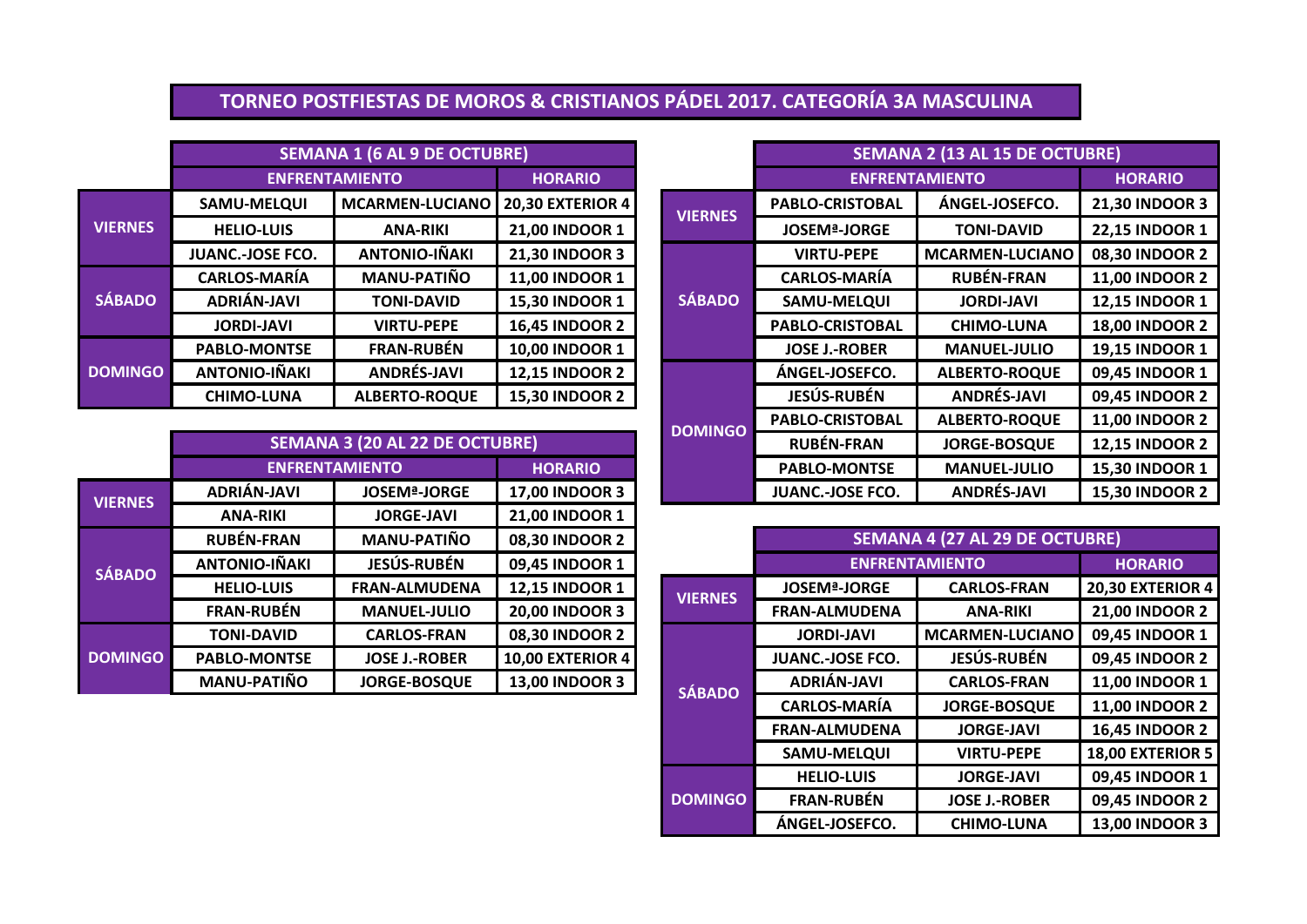# **TORNEO POSTFIESTAS DE MOROS & CRISTIANOS PÁDEL 2017. CATEGORÍA 4A MASCULINA**

|                                      | <b>SEMANA 1 (6 AL 9 DE OCTUBRE)</b> |                         |  |                       | <b>SEMANA 2 (13 AL 15 DE OCTUBRE)</b> |                          |                       |
|--------------------------------------|-------------------------------------|-------------------------|--|-----------------------|---------------------------------------|--------------------------|-----------------------|
| <b>ENFRENTAMIENTO</b>                | <b>HORARIO</b>                      |                         |  | <b>ENFRENTAMIENTO</b> | <b>HORARIO</b>                        |                          |                       |
| ECILIO-JOSE A.                       | IÑAKI-ANOA                          | <b>22,15 INDOOR 1</b>   |  | <b>SÁBADO</b>         | <b>CECILIO-JOSE A.</b>                | <b>PEDROJO-MªTERESA</b>  | <b>16,45 INDOOR 2</b> |
| <b>CARLOS-LUIS</b>                   | <b>FRANCISCO A.-IVAN</b>            | <b>12,15 INDOOR 2</b>   |  |                       | DAVID-JOSE A.                         | <b>JUANVI-RAFA</b>       | <b>18,00 INDOOR 1</b> |
| <b>CARLOS-LUIS</b>                   | <b>ANTONIO-CRISTIAN</b>             | <b>18,00 EXTERIOR 5</b> |  | <b>DOMINGO</b>        | <b>ANTONIO-CRISTIAN</b>               | <b>FRANCISCO A.-IVAN</b> | <b>16,45 INDOOR 2</b> |
| <b>POLI-CHEMA</b><br><b>JOSE-LEO</b> |                                     | <b>19,15 INDOOR 2</b>   |  |                       | <b>ESTER-IVAN</b>                     | <b>JOSE-LEO</b>          | <b>18,00 INDOOR 2</b> |

|               | <b>PEDROJO-MªTERESA</b>  | <b>CARLOS-DAVID</b>            | <b>10,00 INDOOR 2</b>   |                | <b>SEMANA 4 (27 AL 29 DE OCTUBRE)</b> |                       |                       |  |
|---------------|--------------------------|--------------------------------|-------------------------|----------------|---------------------------------------|-----------------------|-----------------------|--|
| <b>ODMING</b> | <b>CARLOS-LUIS</b>       | JOSE P.-JOSE Mª                | <b>11,15 INDOOR 1</b>   |                |                                       | <b>ENFRENTAMIENTO</b> | <b>HORARIO</b>        |  |
|               | <b>ESTER-IVAN</b>        | <b>BIENVE-JUAN</b>             | 15,30 INDOOR 1          |                | JOSE P.-JOSE Mª                       | <b>PACO-TONI</b>      | <b>12,15 INDOOR 2</b> |  |
|               | <b>CARLOS-LUIS</b>       | <b>PACO-TONI</b>               | <b>19,15 EXTERIOR 5</b> | <b>SÁBADO</b>  | <b>MARIO-ALBERTO</b>                  | DAVID-JOSE A.         | <b>19,15 INDOOR 2</b> |  |
| <b>LUNES</b>  | <b>MARIO-ALBERTO</b>     | <b>JUANVI-RAFA</b>             | <b>11,15 INDOOR 1</b>   |                | IÑAKI-ANOA                            | <b>CARLOS-DAVID</b>   | <b>20,00 INDOOR 3</b> |  |
|               |                          |                                |                         |                | <b>ANTONIO-CRISTIAN</b>               | JOSE P.-JOSE Mª       | <b>15,30 INDOOR 2</b> |  |
|               |                          | SEMANA 3 (20 AL 22 DE OCTUBRE) |                         |                | <b>ESTER-IVAN</b>                     | <b>POLI-CHEMA</b>     | <b>16,45 INDOOR 2</b> |  |
|               |                          | <b>ENFRENTAMIENTO</b>          | <b>HORARIO</b>          | <b>DOMINGO</b> | <b>FRANCISCO A.-IVAN</b>              | <b>PACO-TONI</b>      | 18,00 EXTERIOR 5      |  |
|               | <b>CECILIO-JOSE A.</b>   | <b>CARLOS-DAVID</b>            | 08,30 INDOOR 1          |                | ALEJANDRO-JUAN                        | <b>JUANVI-RAFA</b>    | <b>19,15 INDOOR 2</b> |  |
| <b>ÁBADO</b>  | <b>FRANCISCO A.-IVAN</b> | JOSE P.-JOSE Mª                | <b>11,00 INDOOR 1</b>   |                | <b>BIENVE-JUAN</b>                    | <b>JOSE-LEO</b>       | 20,00 INDOOR 3        |  |

|                | <b>SEMANA 1 (6 AL 9 DE OCTUBRE)</b> |                          |                         |  |                | <b>SEMANA 2 (13 AL 15 DE OCTUBRE)</b> |                          |                       |  |
|----------------|-------------------------------------|--------------------------|-------------------------|--|----------------|---------------------------------------|--------------------------|-----------------------|--|
|                |                                     | <b>ENFRENTAMIENTO</b>    | <b>HORARIO</b>          |  |                | <b>ENFRENTAMIENTO</b>                 | <b>HORARIO</b>           |                       |  |
| <b>VIERNES</b> | <b>CECILIO-JOSE A.</b>              | IÑAKI-ANOA               | <b>22,15 INDOOR 1</b>   |  | <b>SÁBADO</b>  | <b>CECILIO-JOSE A.</b>                | PEDROJO-MªTERESA         | <b>16,45 INDOOR 2</b> |  |
|                | <b>CARLOS-LUIS</b>                  | <b>FRANCISCO A.-IVAN</b> | <b>12,15 INDOOR 2</b>   |  |                | DAVID-JOSE A.                         | <b>JUANVI-RAFA</b>       | <b>18,00 INDOOR 1</b> |  |
| <b>SÁBADO</b>  | <b>CARLOS-LUIS</b>                  | <b>ANTONIO-CRISTIAN</b>  | <b>18,00 EXTERIOR 5</b> |  | <b>DOMINGO</b> | <b>ANTONIO-CRISTIAN</b>               | <b>FRANCISCO A.-IVAN</b> | <b>16,45 INDOOR 2</b> |  |
|                | <b>JOSE-LEO</b>                     | <b>POLI-CHEMA</b>        | <b>19,15 INDOOR 2</b>   |  |                | <b>ESTER-IVAN</b>                     | <b>JOSE-LEO</b>          | <b>18,00 INDOOR 2</b> |  |
|                | ALEJANDRO-JUAN                      | DAVID-JOSE A.            | <b>19,15 EXTERIOR 5</b> |  |                |                                       |                          |                       |  |
|                | <b>PEDROJO-MªTERESA</b>             | <b>CARLOS-DAVID</b>      | <b>10,00 INDOOR 2</b>   |  |                | SEMANA 4 (27 AL 29 DE OCTUBRE)        |                          |                       |  |
| <b>DOMINGO</b> | <b>CARLOS-LUIS</b>                  | JOSE P.-JOSE Mª          | 11,15 INDOOR 1          |  |                |                                       | <b>ENFRENTAMIENTO</b>    | <b>HORARIO</b>        |  |
|                | <b>ESTER-IVAN</b>                   | <b>BIENVE-JUAN</b>       | 15,30 INDOOR 1          |  |                | JOSE P.-JOSE Mª                       | <b>PACO-TONI</b>         | <b>12,15 INDOOR 2</b> |  |
|                | <b>CARLOS-LUIS</b>                  | <b>PACO-TONI</b>         | <b>19,15 EXTERIOR 5</b> |  | <b>SÁBADO</b>  | <b>MARIO-ALBERTO</b>                  | DAVID-JOSE A.            | <b>19,15 INDOOR 2</b> |  |
| <b>LUNES</b>   | <b>MARIO-ALBERTO</b>                | <b>JUANVI-RAFA</b>       | 11,15 INDOOR 1          |  |                | IÑAKI-ANOA                            | <b>CARLOS-DAVID</b>      | <b>20,00 INDOOR 3</b> |  |

|                | <b>SEMANA 3 (20 AL 22 DE OCTUBRE)</b> |                       |                         |  |  |  |  |  |  |
|----------------|---------------------------------------|-----------------------|-------------------------|--|--|--|--|--|--|
|                | <b>HORARIO</b>                        |                       |                         |  |  |  |  |  |  |
|                | <b>CECILIO-JOSE A.</b>                | <b>CARLOS-DAVID</b>   | 08,30 INDOOR 1          |  |  |  |  |  |  |
| <b>SÁBADO</b>  | <b>FRANCISCO A.-IVAN</b>              | JOSE P.-JOSE Mª       | 11,00 INDOOR 1          |  |  |  |  |  |  |
|                | <b>BIENVE-JUAN</b>                    | <b>POLI-CHEMA</b>     | 18,30 EXTERIOR 4        |  |  |  |  |  |  |
|                | IÑAKI-ANOA                            | PEDROJO-MªTERESA      | <b>11,15 EXTERIOR 4</b> |  |  |  |  |  |  |
| <b>DOMINGO</b> | <b>MARIO-ALBERTO</b>                  | <b>ALEJANDRO-JUAN</b> | 15,30 INDOOR 1          |  |  |  |  |  |  |
|                | <b>ANTONIO-CRISTIAN</b>               | <b>PACO-TONI</b>      | 19,15 INDOOR 1          |  |  |  |  |  |  |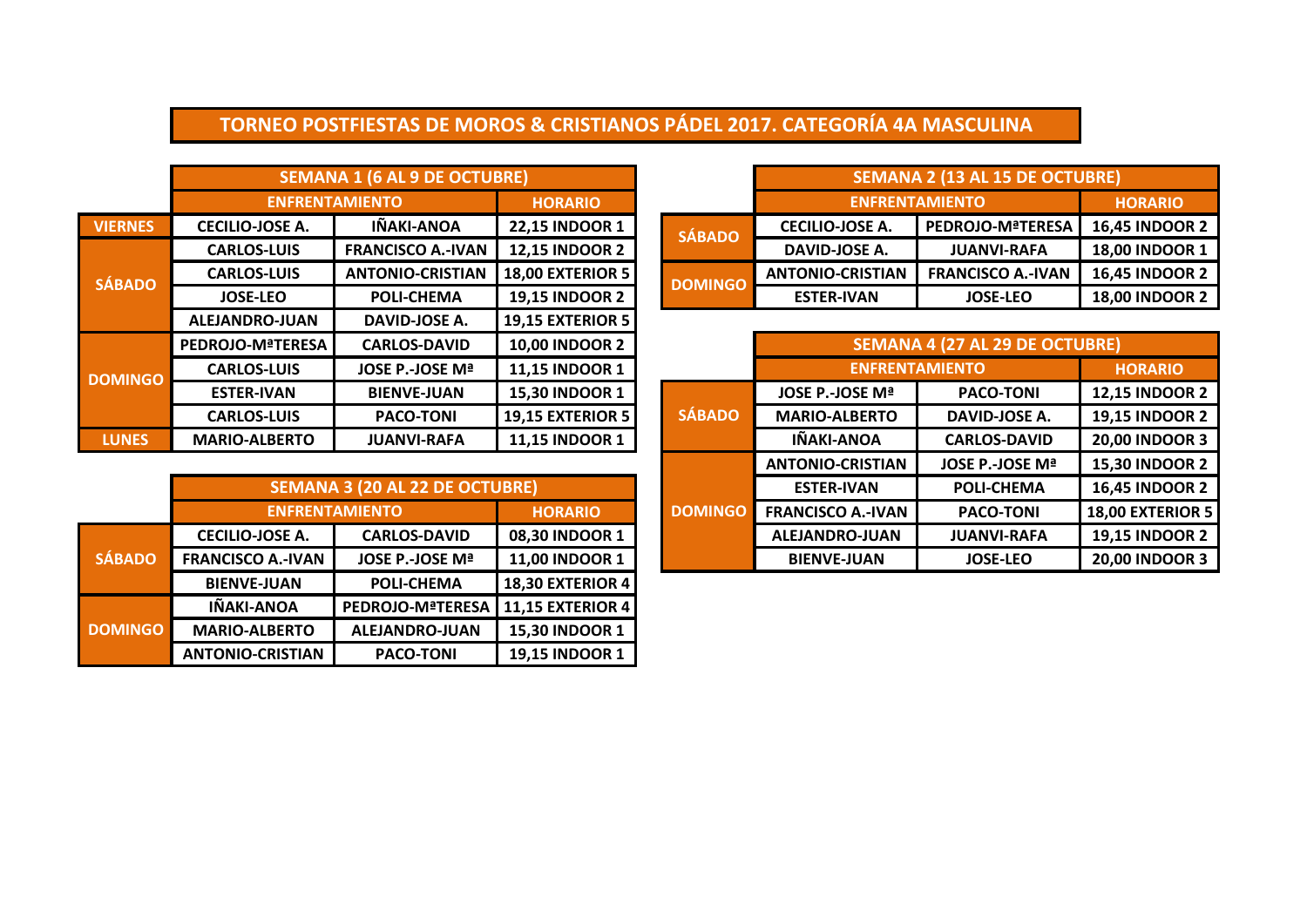#### **TORNEO POSTFIESTAS DE MOROS & CRISTIANOS PÁDEL 2017. CATEGORÍA 2A FEMENINA**

|                |                       | <b>SEMANA 1 (6 AL 9 DE OCTUBRE)</b> |                         |                | <b>SEMANA 2 (13 AL 15 DE OCTUBRE)</b> |                                       |                    |
|----------------|-----------------------|-------------------------------------|-------------------------|----------------|---------------------------------------|---------------------------------------|--------------------|
|                | <b>ENFRENTAMIENTO</b> |                                     | <b>HORARIO</b>          |                | <b>ENFRENTAMIENTO</b>                 |                                       | <b>HORARIO</b>     |
| <b>VIERNES</b> | <b>MARÍA-CRISTINA</b> | <b>EVA-ANTO</b>                     | <b>20,30 EXTERIOR 5</b> | <b>DOMINGO</b> | <b>LOURDES-SONIA</b>                  | <b>EVA-ANTO</b>                       | <b>16,45 INDOO</b> |
| <b>SÁBADO</b>  | LAURA-TANIA           | EVA-ALEXANDRA                       | <b>11,15 INDOOR 1</b>   |                |                                       |                                       |                    |
|                | <b>LOURDES-SONIA</b>  | <b>NATALIA-LAURA</b>                | <b>18.00 INDOOR 2</b>   |                |                                       | <b>SEMANA 4 (27 AL 29 DE OCTUBRE)</b> |                    |
| <b>DOMINGO</b> | <b>ANA-MARY</b>       | <b>MONTSE-VIRTU</b>                 | <b>18,00 INDOOR 2</b>   |                |                                       | <b>ENFRENTAMIENTO</b>                 | <b>HORARIO</b>     |

|                | <b>SEMANA 3 (20 AL 22 DE OCTUBRE)</b> |                      |                         | <b>DOMINGO</b> | EVA-ALEXANDRA        | <b>MONTSE-VIRTU</b>   | $\blacksquare$ 11.15 EXTERIOR $\cdot$ |
|----------------|---------------------------------------|----------------------|-------------------------|----------------|----------------------|-----------------------|---------------------------------------|
|                | <b>ENFRENTAMIENTO</b>                 |                      | <b>HORARIO</b>          |                | LAURA-TANIA          | <b>ANA-MARY</b>       | <b>16.45 INDOOR 1</b>                 |
| SÁBADO         | LAURA-TANIA                           | <b>MONTSE-VIRTU</b>  | <b>17.15 INDOOR 1</b>   |                | <b>LOURDES-SONIA</b> | <b>MARÍA-CRISTINA</b> | <b>18.00 INDOOR 1</b>                 |
| <b>DOMINGO</b> | EVA-ALEXANDRA                         | <b>ANA-MARY</b>      | <b>09.45 INDOOR 1</b>   |                |                      |                       |                                       |
|                | <b>MARIA-CRISTINA</b>                 | <b>NATALIA-LAURA</b> | <b>18,00 EXTERIOR 5</b> |                |                      |                       |                                       |

|         |                                          | SEMANA 1 (6 AL 9 DE OCTUBRE) |                         |               |                        | SEMANA 2 (13 AL 15 DE OCTUBRE) |                       |
|---------|------------------------------------------|------------------------------|-------------------------|---------------|------------------------|--------------------------------|-----------------------|
|         | ENFRENTAMIENTO                           | <b>HORARIO</b>               |                         |               | <b>ENFRENTAMIENTO'</b> | <b>HORARIO</b>                 |                       |
| VIERNES | <b>MARIA-CRISTINA</b><br><b>EVA-ANTO</b> |                              | <b>20,30 EXTERIOR 5</b> | <b>DMINGO</b> | <b>LOURDES-SONIA</b>   | <b>EVA-ANTO</b>                | <b>16.45 INDOOR 1</b> |

| <b>00 INDOOR 2</b> |                | SEMANA 4 (27 AL 29 DE OCTUBRE) |                       |                         |  |  |  |
|--------------------|----------------|--------------------------------|-----------------------|-------------------------|--|--|--|
| <b>00 INDOOR 2</b> |                | <b>ENFRENTAMIENTO</b>          | <b>HORARIO</b>        |                         |  |  |  |
|                    |                | <b>EVA-ANTO</b>                | <b>NATALIA-LAURA</b>  | <b>11,00 INDOOR 1</b>   |  |  |  |
|                    | <b>DOMINGO</b> | <b>EVA-ALEXANDRA</b>           | <b>MONTSE-VIRTU</b>   | <b>11,15 EXTERIOR 4</b> |  |  |  |
| <b>HORARIO</b>     |                | <b>LAURA-TANIA</b>             | <b>ANA-MARY</b>       | <b>16,45 INDOOR 1</b>   |  |  |  |
| <b>15 INDOOR 1</b> |                | <b>LOURDES-SONIA</b>           | <b>MARÍA-CRISTINA</b> | <b>18,00 INDOOR 1</b>   |  |  |  |

## **TORNEO POSTFIESTAS DE MOROS & CRISTIANOS PÁDEL 2017. CATEGORÍA 3A FEMENINA**

|                |                       | <b>SEMANA 1 (6 AL 9 DE OCTUBRE)</b> |                       |  | <b>SEMANA 2 (13 AI</b> |                       |              |
|----------------|-----------------------|-------------------------------------|-----------------------|--|------------------------|-----------------------|--------------|
|                | <b>ENFRENTAMIENTO</b> |                                     | <b>HORARIO</b>        |  |                        | <b>ENFRENTAMIENTO</b> |              |
| <b>SÁBADO</b>  | PILAR-CONCHI          | <b>IRENE-ALBA</b>                   | <b>09.45 INDOOR 2</b> |  | <b>VIERNES</b>         | <b>RAQUEL-LINDA</b>   | <b>IREN</b>  |
|                | <b>INES-Mª TERESA</b> | <b>MAMEN-INMA</b>                   | <b>18,00 INDOOR 1</b> |  | <b>SÁBADO</b>          | <b>MAMEN-INMA</b>     | <b>PILAF</b> |
| <b>DOMINGO</b> | <b>INES-Mª TERESA</b> | <b>ENCARNA-LAURA</b>                | <b>19,15 INDOOR 2</b> |  |                        | <b>ENCARNA-LAURA</b>  | <b>IREN</b>  |

|                |                       |                                                                | <b>DOMINGO</b>          |                |
|----------------|-----------------------|----------------------------------------------------------------|-------------------------|----------------|
|                |                       | <b>SEMANA 3 (20 AL 22 DE OCTUBRE)</b><br><b>ENFRENTAMIENTO</b> | <b>HORARIO</b>          |                |
| <b>SÁBADO</b>  | <b>INES-Mª TERESA</b> | <b>IRENE-ALBA</b>                                              | 18,30 INDOOR 1          |                |
| <b>DOMINGO</b> | PILAR-CONCHI          | <b>RAQUEL-LINDA</b>                                            | 11,00 INDOOR 1          |                |
|                | <b>MAMEN-INMA</b>     | <b>IRENE-ALBA</b>                                              | <b>16,45 INDOOR 2</b>   |                |
|                | <b>ENCARNA-LAURA</b>  | PILAR-CONCHI                                                   | <b>19,15 EXTERIOR 5</b> | <b>VIERNES</b> |
|                |                       |                                                                |                         |                |

|                | <b>SEMANA 1 (6 AL 9 DE OCTUBRE)</b>   |                      |                       |                | <b>SEMANA 2 (13 AL 15 DE OCTUBRE)</b> |                      |                         |
|----------------|---------------------------------------|----------------------|-----------------------|----------------|---------------------------------------|----------------------|-------------------------|
|                | <b>ENFRENTAMIENTO</b>                 |                      | <b>HORARIO</b>        |                | <b>ENFRENTAMIENTO</b>                 |                      | <b>HORARIO</b>          |
| <b>SÁBADO</b>  | PILAR-CONCHI                          | <b>IRENE-ALBA</b>    | <b>09,45 INDOOR 2</b> | <b>VIERNES</b> | <b>RAQUEL-LINDA</b>                   | <b>IRENE-ALBA</b>    | <b>20,30 EXTERIOR 4</b> |
|                | <b>INES-Mª TERESA</b>                 | <b>MAMEN-INMA</b>    | <b>18,00 INDOOR 1</b> | <b>SÁBADO</b>  | <b>MAMEN-INMA</b>                     | PILAR-CONCHI         | 09,45 INDOOR 1          |
| <b>DOMINGO</b> | <b>INES-Mª TERESA</b>                 | <b>ENCARNA-LAURA</b> | <b>19,15 INDOOR 2</b> |                | <b>ENCARNA-LAURA</b>                  | <b>IRENE-ALBA</b>    | <b>10,00 EXTERIOR 4</b> |
|                |                                       |                      |                       | DOMINGO        | <b>MAMEN-INMA</b>                     | <b>RAQUEL-LINDA</b>  | <b>11,00 INDOOR 1</b>   |
|                | <b>SEMANA 3 (20 AL 22 DE OCTUBRE)</b> |                      |                       |                | <b>INES-Mª TERESA</b>                 | PILAR-CONCHI         | <b>18,00 INDOOR 1</b>   |
|                | <b>ENFRENTAMIENTO</b>                 |                      | <b>HORARIO</b>        |                | <b>MAMEN-INMA</b>                     | <b>ENCARNA-LAURA</b> | <b>20,00 INDOOR 3</b>   |

| PILAR-CONCHI      | <b>RAQUEL-LINDA</b> | <b>11.00 INDOOR 1</b>     |                | SEMANA 4 (27 AL 29 DE OCTUBRE)        |                     |                       |  |
|-------------------|---------------------|---------------------------|----------------|---------------------------------------|---------------------|-----------------------|--|
| <b>MAMEN-INMA</b> | <b>IRENE-ALBA</b>   | <b>16.45 INDOOR 2</b>     |                | <b>LENFRENTAMIENTO</b>                |                     | <b>HORARIO</b>        |  |
| ENCARNA-LAURA     | PILAR-CONCHI        | 19,15 EXTERIOR 5 <b> </b> | <b>VIERNES</b> | INES-Mª TERESA<br><b>RAQUEL-LINDA</b> |                     | <b>21.00 INDOOR 1</b> |  |
|                   |                     |                           | <b>DOMINGO</b> | <b>ENCARNA-LAURA</b>                  | <b>RAQUEL-LINDA</b> | 12.30 EXTERIOR 4      |  |